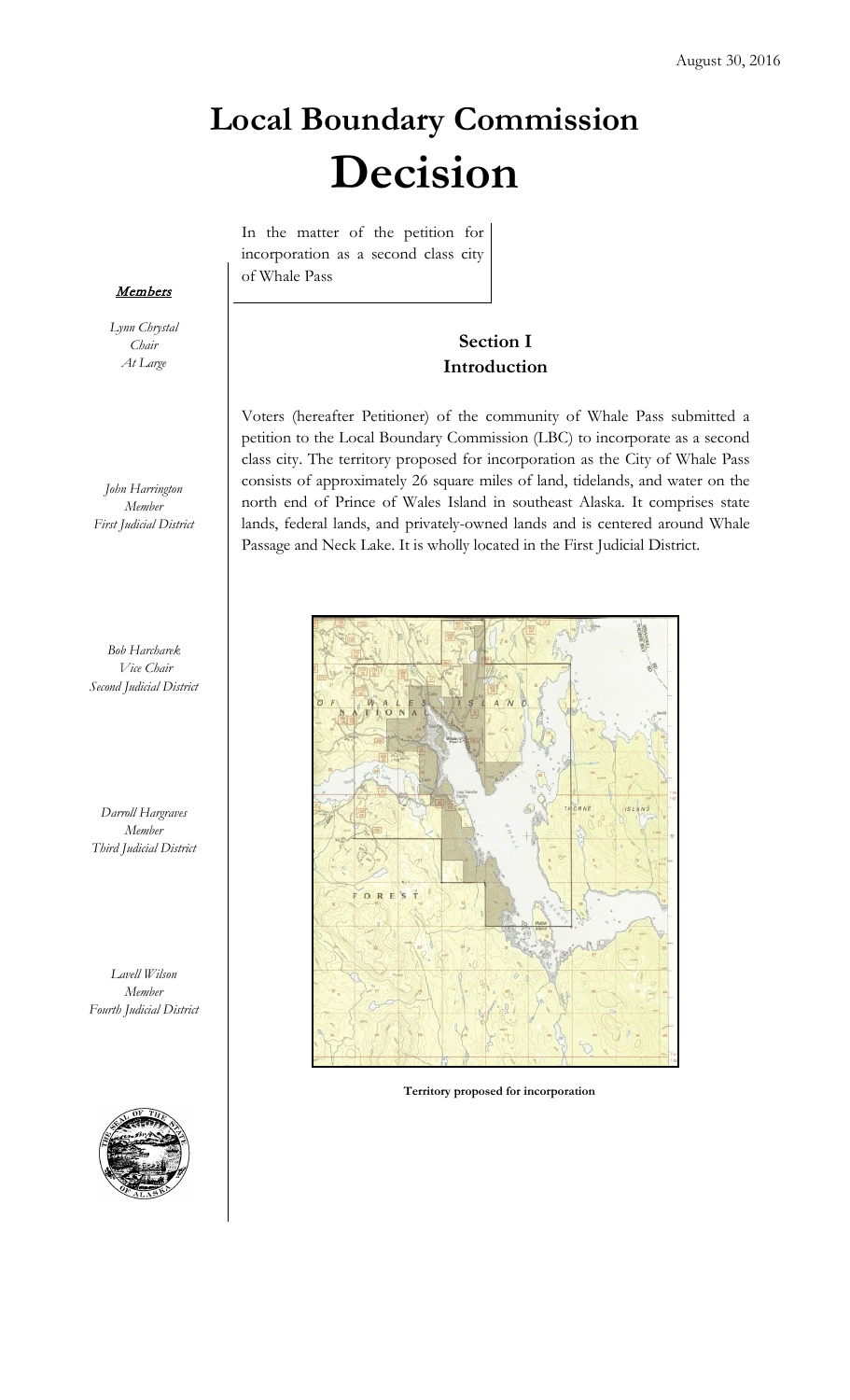# **Section II Summary of Activities**

In late 2015, residents of Whale Pass submitted a petition to incorporate as a second class city with the requisite number of signatures. After technical review, LBC staff accepted it for filing on January 7, 2016. The first public comment period began when notice of the filing was published beginning on January 8, 2016, and ending on March 11. One comment was received. LBC staff held an information session on April 14, 2016, at the Whale Pass Community Library, which 17 people attended. The session covered the incorporation regulations and the process of filing a petition with the LBC.

There was a public comment period on the preliminary report beginning with its April 22, 2016 mailing and ending May 31, 2016. Nine comments were received. After reviewing comments received on this preliminary report, the LBC staff issued a final report. The commission convened a public hearing on August 2, 2016 at the Whale Pass Community Library. An estimated 30 people attended this hearing including one staff member and two LBC commissioners. Two other commissioners, another staff member, and others were present via teleconference. At the decisional meeting immediately following the public hearing, the four commissioners present voted to approve the petition for incorporation of Whale Pass as presented.

# **Section III Findings of Fact and Conclusions**

The record in this proceeding includes the city incorporation petition with supporting materials, the staff preliminary and final reports, and public comments received. It also includes the petitioner's opening and closing statements, sworn testimony, and oral comments received at the public hearing on the petition. The hearing and decisional meeting were recorded; the recording and transcript are available from LBC staff upon request.

This decision outlines the major considerations that led to the commission's decision to approve the petition in the decisional meeting on August 2, 2016.

# **Standards 3 AAC 110.005. Community; 3 AAC 110.920. Determination of Community**

The LBC determined that Whale Pass does represent a community as defined by regulation because it is a social unit with approximately 50 people who live in close proximity with frequent interaction. The commissioners indicated the turnout of about 30 at the midweek, midmorning hearing further indicated a healthy community interested in its future. The LBC noted that living in the community is neither required by an employer nor limited in access and that those living there do consider their residence to be their primary residence. The commission determined that Whale Pass met the standard of community.

# **AS 29.05.011(a)(5) Incorporation of a City; 3 AAC 110.010.(a) Need**

Commissioner Harrington noted that the community of Whale Pass has demonstrated specific needs that are typically governmental responsibilities including road maintenance, harbor maintenance, and waste disposal. Commissioners noted the desire of residents to control future growth in the area, and to ensure adequate resources as well as representation as a city. Though residents are currently organized as a community association, the LBC determined that Whale Pass demonstrates a reasonable need for city government which will provide greater local control and better fit their needs.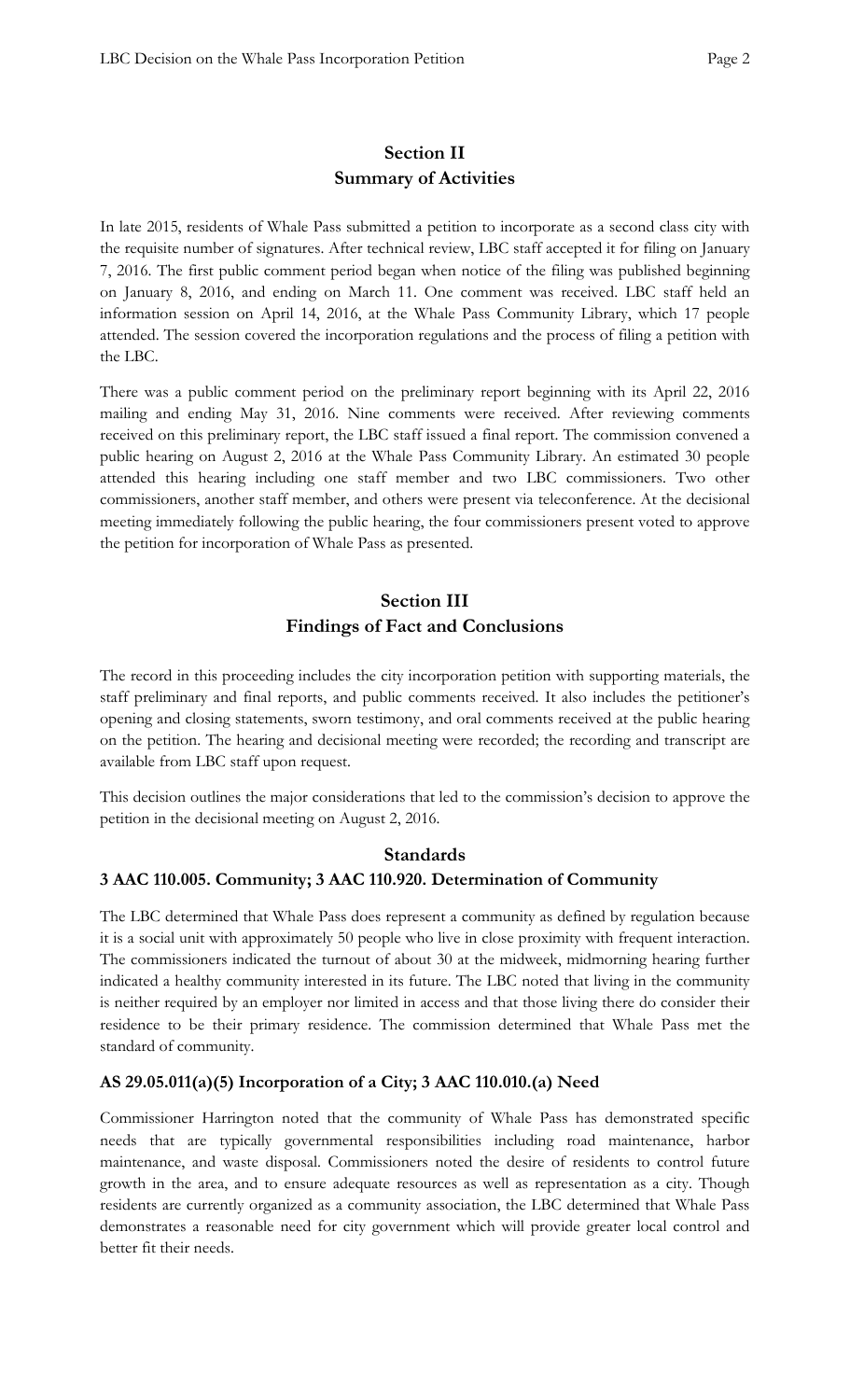## **AS 29.05.021.(a) Limitations of Incorporation of a City; 3 AAC 110.010.(b) Need**

A community in the unorganized borough that actively seeks local control must demonstrate a reasonable need for city government. Currently, residents of Whale Pass are represented by the state of Alaska and have no local government. As the territory is in the unorganized borough, the commission noted that no alternate method exists to deliver municipal services to this community.<sup>1</sup> Services cannot be provided by annexation to an existing city or borough because there is no nearby city or borough. The commissioners found this standard met.

# **AS 29.05.011.(a)(3) Incorporation of a city; 3 AAC 110.020. Resources**

The standard of resources requires the LBC to consider a number of factors regarding the ability to provide essential municipal services. The LBC considered if the resources of the community were adequate to support a second class city. The commissioners expressed concerns over the shorterterm financial resources of the community primarily due to looming concerns of lessened federal and state appropriations. However, the commissioners indicated that they were less concerned over the long-term viability of Whale Pass because they find the community has the capacity to raise revenue locally including instituting a bed and/or sales tax—a municipal power not currently available to an unincorporated community association. The commission found the presence of tourism-related businesses to be a reasonable basis for the economy and an important potential source for tax revenue. A consideration of property valuations was not necessary because the proposed city does not plan to assess property taxes; consideration of personal income was deemed irrelevant due to the inability to assess this information in small communities accurately as well as the fact that income tax is not planned. The commission found the provided budget sufficient because it covered one full fiscal year beyond the anticipated incorporation date, and it included reasonable expenses, revenues, and the organizational grant allocated by the state upon incorporation. Commissioners found that the budget is not overly reliant on state and federal aid including the organizational grant, which is administered only initially. The commission found that the community has adequate financial resources to sustain its proposed budget, and that this capacity would be enhanced and strengthened by incorporation.

In additional to financial resources, the LBC acknowledged that the human resources necessary for a well-functioning city were evidenced by the degree of participation in the petition process and in the public hearing. They also noted the history of the volunteer-run library and the community association as evidence of organization capacity in Whale Pass which they find important in governance of a second class city.

For those reasons, the commissioners determined that Whale Pass has the human and financial resources necessary to provide essential municipal services in a cost-effective, efficient level.

# **AS 29.05.011.(a)(4); 3 AAC 110.030. Population**

The commission noted the discrepancies in current population estimates for the community from the Division of Elections, Census, and the petition, but found that the staff-provided 2015 estimate of 50 full-time residents based upon the Alaska Department of Labor and Workforce Development met the standard for a stable population. The population declined after closure of a logging camping in the 1980s, but they noted the recent increase in residents and families moving to the area indicated by the petition and by testimony, as well as the increase in the number of students (from 11 to 17) for the 2016-2017 school year as further anecdotal evidence of a stable population. Commissioners noted while the city would be small, that good governance depends on dedicated residents which was evident by the hearing turnout and public participation in the hearing. The commission considered all of these facts and found the population standard satisfied.

 $\overline{a}$ 

<sup>1</sup> Territory as defined by 3 AAC 110.990(32).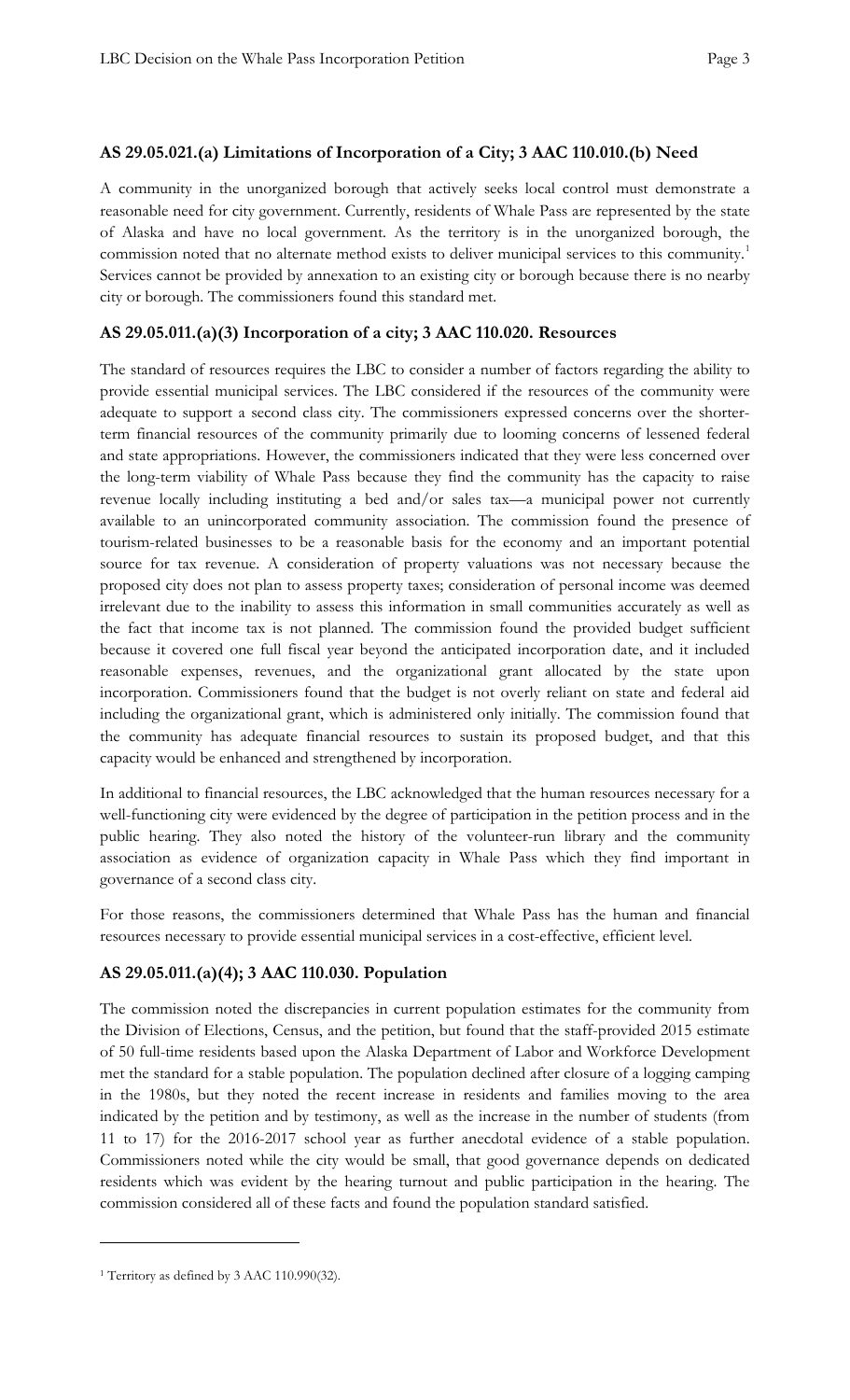#### **AS 29.05.011.(a)(2); 3 AAC 110.040. Boundaries**

Commissioners thoroughly discussed the boundaries for the territory proposed for incorporation for Whale Pass. Commissioner Hargraves expressed concern about the proposed size in area with regard to square mileage compared to the number of residents living in Whale Pass. Commissioner Harrington noted that the land included is primarily centered around the waterways as is typical in Southeast Alaska communities and is appropriate in scale for the proposed city. The petitioners testified that the boundaries reflected their desire for additional land for municipal purposes as well as to accommodate additional population growth. The commission noted that the boundaries encompass the subdivided lots and roads where residents live and work, and land and water available for development and recreation as well as tourism-related businesses, as well as the bodies of water—around which most residents live.

Commissioners asked whether the petitioners were satisfied in only having partial control over their watershed. While petitioners indicated they are satisfied at this time, particularly because the land contains federal- and state-managed forestry lands, the commissioners noted that the record should reflect that, if in the future, an annexation petition seeking a larger territory to encompass the entire watershed is before the LBC, the LBC found that request reasonable and would approve it. The commission chose not to amend the petition's boundaries in order for the public hearing process to continue. An amendment would require additional public comment periods and notice. Whale Pass petitioners indicated they did not wish to pursue expanded boundaries at this time, and that these expanded boundaries were not necessary for incorporation of a second class city at this time though they might be interested in annexing in the future.

The commission concurred that the current boundaries noted in the petition are reasonable and justified for the current community and its predicted growth, development, and public safety needs for the 10 years following potential incorporation.

The commission noted that the boundaries of the proposed city do not include entire geographical or unpopulated areas. The boundaries are contiguous and do not contain enclaves.

The commission also noted that the boundaries do not overlap any other existing municipality. They determined that the proposed city boundaries contain all land and water necessary for Whale Pass to provide essential municipal services.

In sum, the standard regarding boundaries is met.

#### **3 AAC 110.042. Best interests of the State**

Commissioner Harrington expressed his belief that incorporation was in the best interest of the state because if all cities formed with the smallest boundaries possible, the unorganized borough would be pockmarked with small jurisdictions without regional governance of any kind likely to materialize. Commissioner Harrington added that slightly larger cities such as Whale Pass are the best step for the state. If a portion of the unorganized borough forms a city as Whale Pass is proposing to do, this relieves the state of the duty to provide some local services including planning and zoning. The proposed expenses and revenues for Whale Pass are similar to other cities. The proposed incorporation poses no undue risks to the state in the event of dissolution.

Chair Lynn Chrystal stated that this incorporation represents citizens of Alaskan taking charge of their own business. Commissioner Harrington added that this kind of local government closest to the people is best. Commissioner Hargraves requested the record reflect his concurrence that this incorporation is in the best interest of the state though he retains reservations over the size of this proposed second class city.

The commissioners all concurred that incorporation of Whale Pass is in the best interests of the state.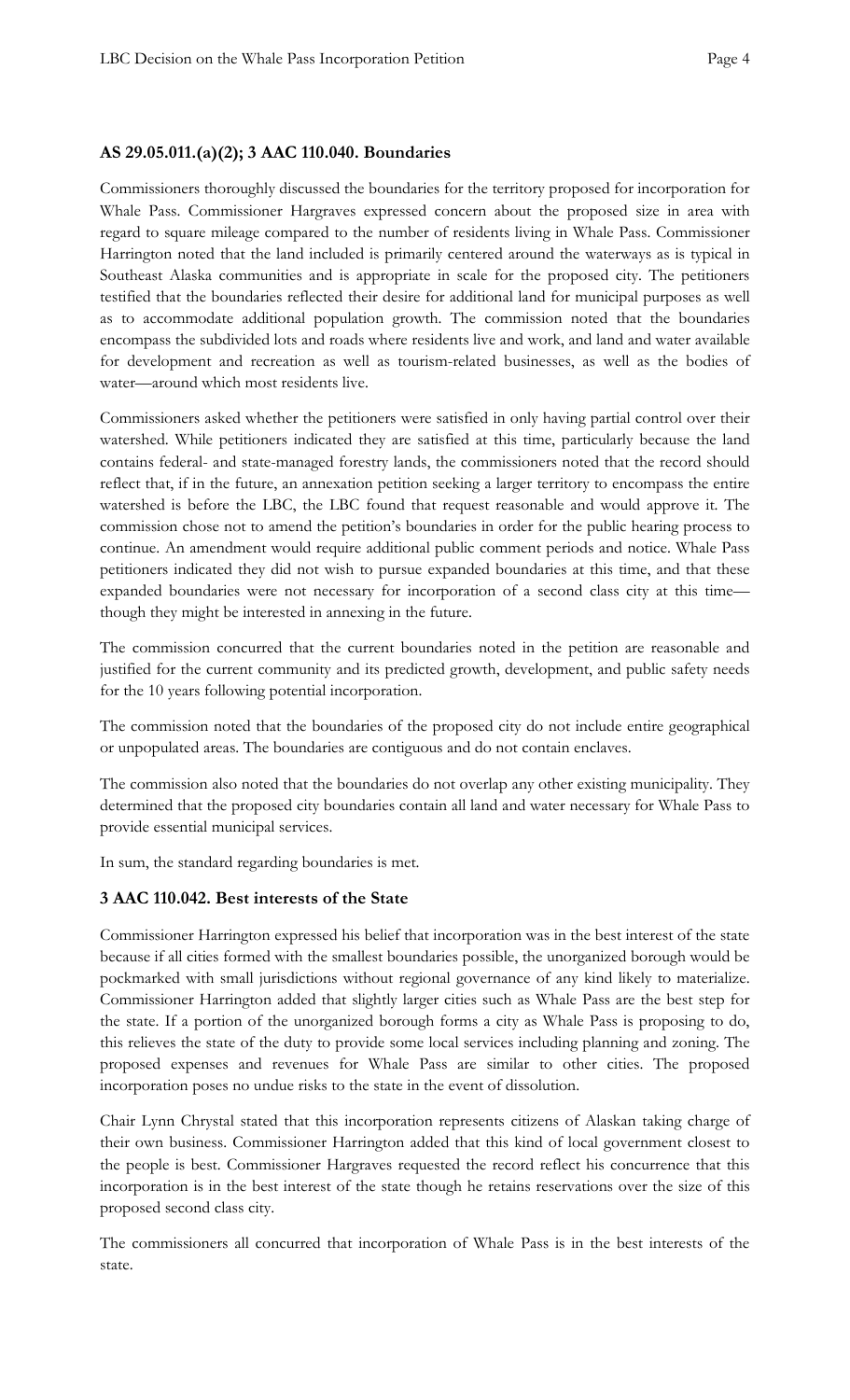## **3 AAC 110.900. Transition**

The commission noted that the petition to incorporate Whale Pass as a second class city does include a transition plan. They indicated they were satisfied with the transition plan and felt the steps listed were adequate. The commission found that the plan included steps to assume powers, duties, rights and functions of a second class city. They also indicated that the transfer of assets and liabilities with regard to loss of credit reputation, loss of value to assets, or a reduced bond rating were addressed where applicable. The commission noted that staff indicated there were no cities or borough officials to consult with and this requirement did not apply, and that the transition plan was designed to be implemented within the two-year window as required. The commissioners found the transition plan to be adequate and appropriate for the community and that the community has the capacity to carry it out. This standard met.

## **3 AAC 110.910. Statement of Nondiscrimination**

The commission found no evidence that anything in this petition for incorporation would infringe on any person's civil or political rights including voting rights, because of race, color, creed, sex, or national origin, and so the standard is met.

# **3 AAC 110.970(c) Determination of Essential Municipal Services**

Whale Pass intends to undertake several municipal services including harbor maintenance, EMS, fire service, taxing authority, with the possibility of future additional services such as refuse collection. A paid city clerk will oversee these projects and their finances. The commission found these services are essential because they are reasonably necessary to the proposed second class city of Whale Pass. There is no local government currently as a community in the unorganized borough, these services also promote maximum local self-government, and cannot be provided more efficiently or more effectively by the creation or modification of some other political subdivision of the state. The commission found this standard satisfied.

# **3 AAC 110.981 Determination of Maximum Local Self-Government**

If formed, the city would extend local government to territory and population of the unorganized borough where no local government currently exists. Citizens of a new city of Whale Pass would be empowered and would maximize local self-government by exercising local control over growth and development of their community. The commission found that this standard is met because the proposed incorporation promotes maximum local self-government.

# **3 AAC 110.982 Minimum Number of Local Government Units**

The commission noted that because Whale Pass is in the unorganized borough and relatively distant—more than 20 miles—from any existing city, city incorporation is the only means by which residents may receive the services they desire. Whale Pass cannot reasonably receive these services by annexation to another city or service area. The commission found that this standard is met.

Commissioner Harrington indicated that this standard in question was meant to minimize governmental units—not to eliminate them. LBC staff member Brent Williams added that the standard was meant to avoid multiple, overlapping jurisdictions.

# **Conclusion**

Commission Harrington noted that indeed all standards were met and that he had no real concerns. He stated that incorporations of small communities in the unorganized borough like Whale Pass were the reason the LBC exists. Commissioner Harcharek added he concurred with Commissioner Harrington. He still had a few reservations regarding revenue generation, but felt that the audience present at the hearing was more than capable to take on the challenge. Chair Chrystal agreed and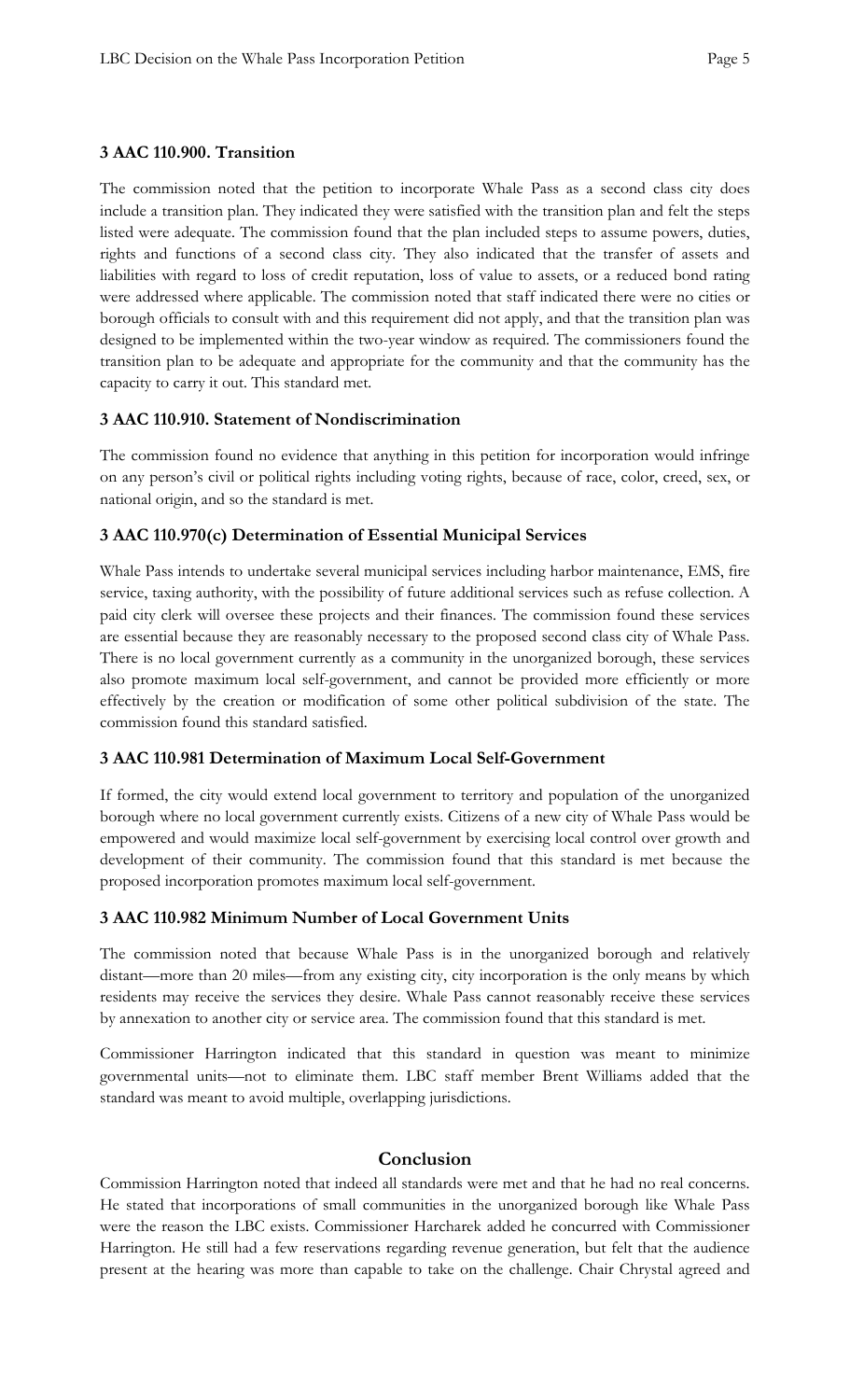complimented the community for their interest in its future, and dedication throughout the petition process.

Commissioner Harcharek moved to approve the petition to incorporate Whale Pass as a second class city by local action. Commissioner Harrington seconded the motion and added that the record should reflect the LBC's view that they support a future annexation of the entire watershed of the Twin Island area. Commissioner Hargraves voiced his appreciation of the community's civic activity. LBC staff member Eileen Collins called the roll and the four commissioners present voted to approve the Whale Pass petition.

# **Section IV Order of the Commission**

The commission concludes that all of the relevant standards and requirements for incorporation of Whale Pass as a second class city are met. The commission reaches that conclusion after fully considering the written record, and the testimony and public comments given at the hearing.

The metes and bounds of the proposed city are:

City of Whale Pass Boundary Legal Description, located within Township 66 South, Range 79 East; Township 66 South, Range 80 East; Township 67 South, Range 79 East; Township 67 South, Range 80 East; all in the Copper River Meridian, First Judicial District, State of Alaska, more particularly described as follows:

Beginning at the southwest corner of Section 18, Township 67 South, Range 80 East, which is the true point of beginning of this description;

Thence north approximately 1 mile to the northwest corner of Section 18 Township 67 South Range 80 East,

Thence west approximately 1 mile to the southwest corner of Section 12, Township 67 South, Range 79 East,

Thence north approximately 1 mile to the northwest corner of Section 12, Township 67 South, Range 79 East,

Thence west approximately 2 miles to the southwest corner of Section 3, Township 67 South, Range 79 East,

Thence north approximately 4 miles to the northwest corner of Section 22, Township 66 South, Range 79 East,

Thence east approximately 2 miles to the southwest corner Section 13, Township 66 South, Range 79 East,

Thence north approximately 1 mile to the northwest corner of Section 13, Township 66 South, Range 79 East,

Thence east approximately 1 mile to the northeast corner of Section 13, Township 66 South, Range 79 East,

Thence south approximately 1 mile to the southeast corner of Section 13, Township 66 South, Range 79 East,

Thence east approximately 2 miles to the northeast corner of Section 20, Township 66 South, Range 80 East,

Thence south approximately 6 miles to the southeast corner of Section 17, Township 67 South, Range 80 East, located in Whale Passage,

Thence west approximately 2 miles to the southwest corner of Section 18, Township 67 South, Range 80 East, which is the true point of beginning of this description; said parcel containing approximately 26 square miles.

Based on USGS Petersburg A-4 (US Forest Service version) Quadrangle, 1994.

Approved in writing this  $30<sup>th</sup>$  day of August 2016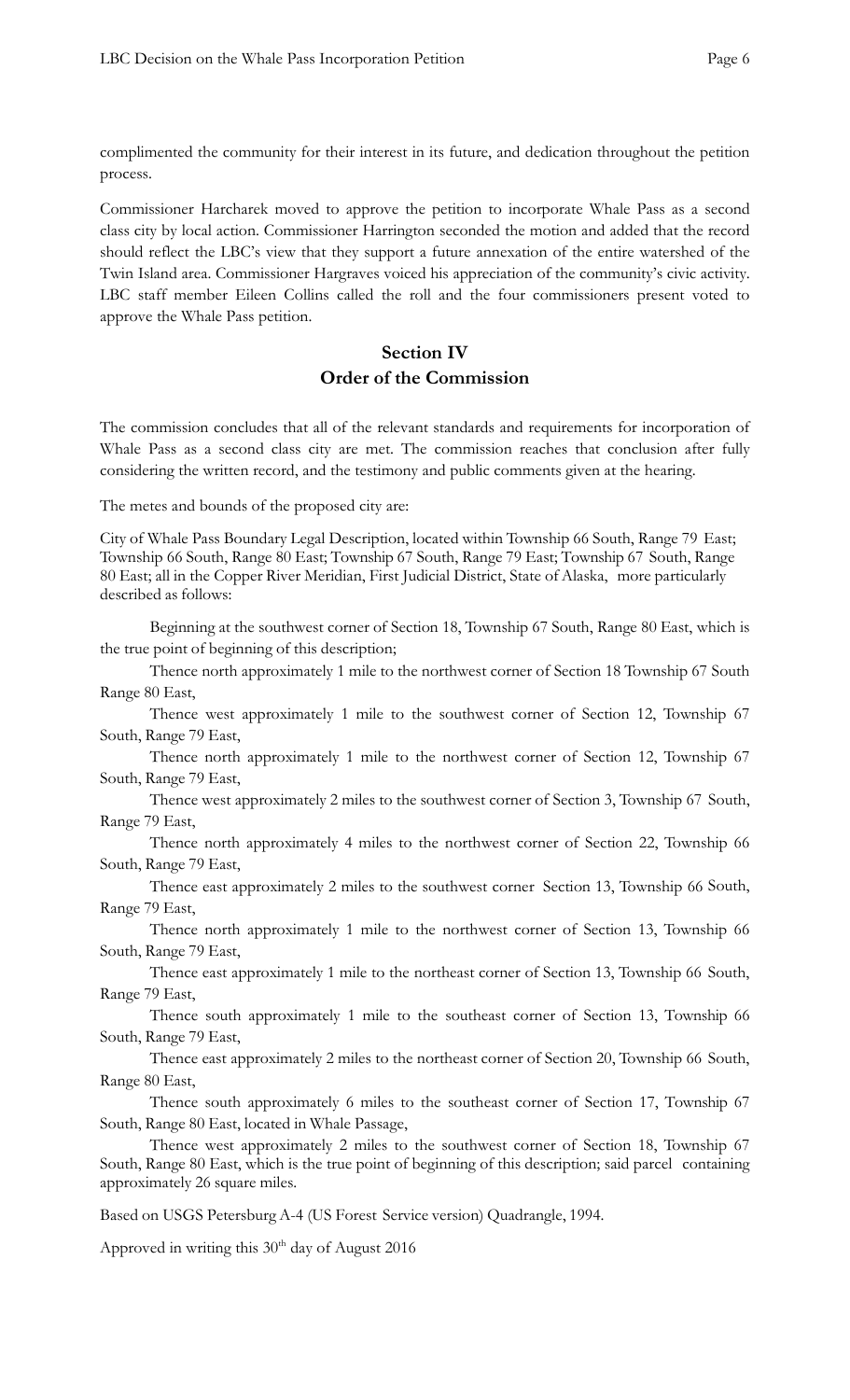|                      |  | Local Boundary Commission |  |  |
|----------------------|--|---------------------------|--|--|
| Bv:                  |  | you Mustal                |  |  |
| Lynn Chrystal, Chair |  |                           |  |  |
|                      |  |                           |  |  |

**Attested by:**

Eileen Collins, Staff

# **RECONSIDERATION BY THE COMMISSION**

3 AAC 110.580 Reconsideration states that:

"(a) Within 18 days after a written statement of decision is mailed under 3 AAC 110.570(f), a person may file an original and five copies of a request for reconsideration of all or part of that decision, describing in detail the facts and analyses that support the request for reconsideration.

"(b) Within 30 days after a written statement of decision is mailed under 3 AAC 110.570(f), the commission may, on its own motion, order reconsideration of all or part of that decision.

(c) A person filing a request for reconsideration shall provide the department with a copy of the request for reconsideration and supporting materials in an electronic format, unless the department waives this requirement because the person requesting reconsideration lacks a readily accessible means or the capability to provide items in an electronic format. A request for reconsideration must be filed with an affidavit of service of the request for reconsideration on the petitioner and each respondent by regular mail, postage prepaid, or by hand-delivery. A request for reconsideration must also be filed with an affidavit that, to the best of the affiant's knowledge, information, and belief, formed after reasonable inquiry, the request for reconsideration is founded in fact and is not submitted to harass or to cause unnecessary delay or needless expense in the cost of processing the petition.

(d) If the person filing the request for reconsideration is a group, the request must identify a representative of the group. Each request for reconsideration must provide the physical residence address and mailing address of the person filing the request for reconsideration and the telephone number, facsimile number, and electronic mail address, if any, for the person or representative of the group.

(e) The commission will grant a request for reconsideration or, on its own motion, order reconsideration of a decision only if the commission determines that

- (1) a substantial procedural error occurred in the original proceeding;
- (2) the original vote was based on fraud or misrepresentation;

(3) the commission failed to address a material issue of fact or a controlling principle of law; or

(4) new evidence not available at the time of the hearing relating to a matter of significant public policy has become known.

(f) If the commission does not act on a request for reconsideration within 30 days after the decision was mailed under 3 AAC 110.570(f), the request is automatically denied. If it orders reconsideration or grants a request for reconsideration within 30 days after the decision was mailed under 3 AAC 110.570(f), the commission will allow a petitioner or respondent 10 days after the date reconsideration is ordered or the request for reconsideration is granted to file an original and five copies of a responsive brief describing in detail the facts and analyses that support or oppose the